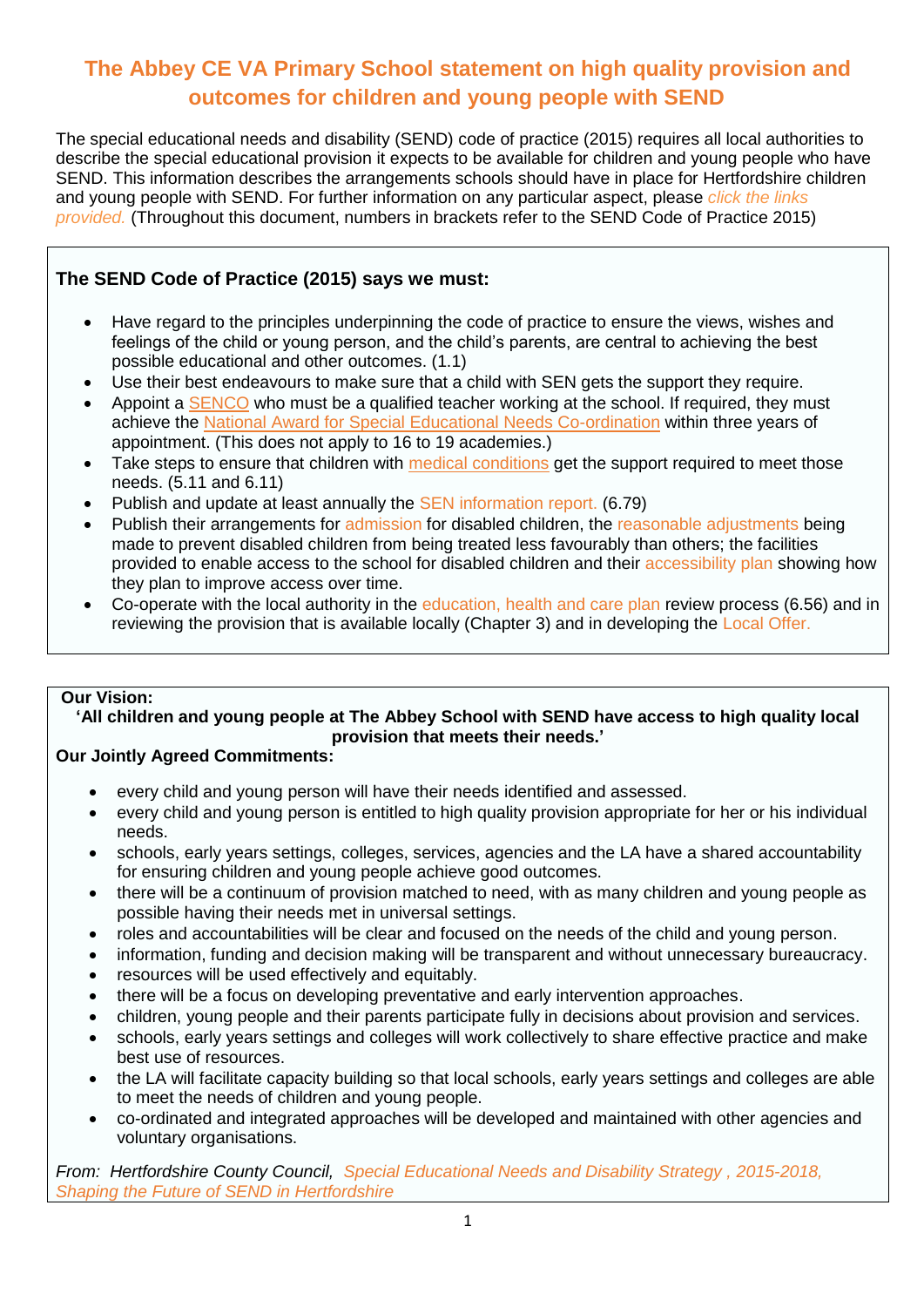## **1. We will make high quality provision that meets the needs of children and young people with SEND through:**

- High quality teaching that is differentiated and personalised. (6.37)
- Fully including children and young people and their families in the life of the school.
- Responding to the particular needs of children and young people with SEND in specific circumstances (10.0), including children looked after.
- Having a clear approach to identifying those who require SEN Support at the earliest point. (6.14)
- Using a graduated approach, in the form of a four part cycle of assess, plan, do and review, through which decisions and actions are made, revisited, refined and revised. (6.44)
- Removing barriers to learning and putting effective SEN provision in place. (6.44)
- Evidencing the use of reasonable adjustments, ensuring access to the curriculum, written word and learning environment. (1.34)
- Using provision mapping and management to maintain an overview of the programmes and interventions used with different groups of pupils, providing a basis for monitoring. (6.76 and 6.77)
- Ensuring the SENCO, working with senior leaders and the governing body, determines the strategic development of SEN policy and provision. (6.87)
- Evaluating the effectiveness of special educational provision**,** through normal school improvement systems. (4.32)
- Strategically planning professional development to secure enhanced expertise for all staff working regularly with children and young people. (4.32)

### **2. We will improve short and long term outcomes for children and young people with SEND through:**

- Promoting high expectations and ensuring all children and young people achieve their best. (6.1)
- Ensuring teachers are responsible and accountable for the progress and development of the pupils in their class, including where pupils access support from teaching assistants or specialist staff. (6.4)
- Developing the effectiveness of the teaching and learning through the monitoring and evaluation approaches used in the school. (6.74)
- Ensuring use of the graduated approach, fully engages with parents, children and young people and clearly evidences progress towards outcomes.
- Supporting the emotional, mental and social development of children and young people, including providing extra support for listening to the views of children and young people and measures to prevent bullying. (4.32)
- Thorough planning and preparation for the transitions between phases in education and preparation for adult life. (6.57)
- **3. We will communicate sensitively, appropriately and effectively with parents, children and young people with SEND, engendering trust, confidence, respect and constructive partnership working through:**
- Ensuring that children and young people and their parents have fully participated in discussions and have a sense of co-ownership of desired outcomes.
- Keeping a record of the agreed outcomes, actions and support and sharing this with families and appropriate school staff. (6.71)
- Informing parents when we are making special educational provision for their child. (6.43)
- Arranging meetings with parents at least three times each year, allowing sufficient time to explore the parents' views and to plan effectively. Meetings should, wherever possible, be aligned with the normal cycle of discussions with parents of all pupils. They will, however, be longer than most parent-teacher meetings. (6.69)